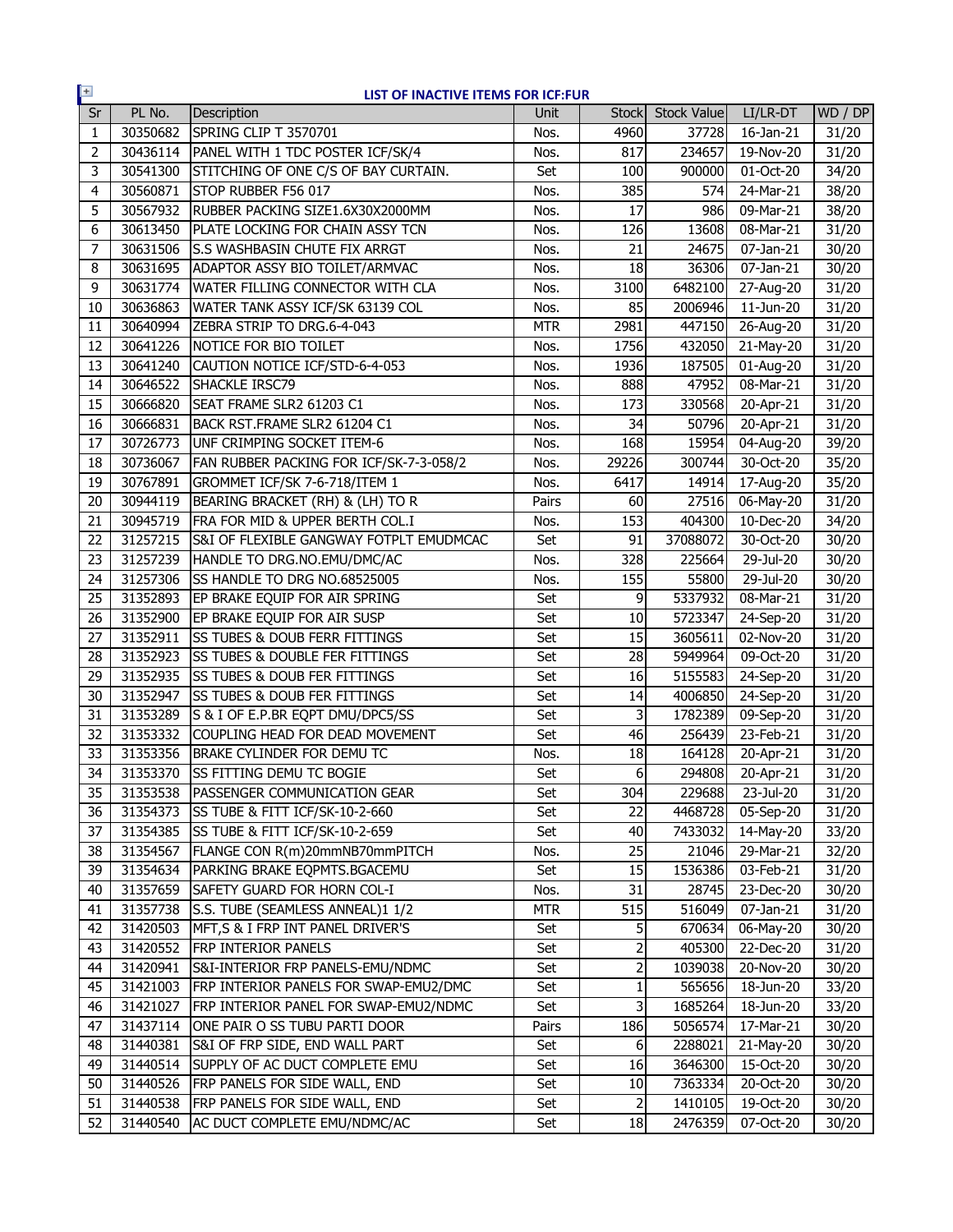| 53  |          | 31440666 S & I OF SHUNT CAB R/PANEL W/CW    | Set   | 6              | 913270   | 30-Oct-20               | 30/20 |
|-----|----------|---------------------------------------------|-------|----------------|----------|-------------------------|-------|
| 54  | 31520017 | <b>S&amp;I OF DOOR INSTALLATION DRIVERS</b> | Nos.  | 42             | 962307   | 04-Nov-20               | 30/20 |
| 55  | 31544198 | SEALING RUBBER SPONG 5X15X3000              | Nos.  | 212            | 15158    | 28-Jul-20               | 38/20 |
| 56  | 31547424 | <b>BODY SIDE WINDOW ARRGT</b>               | Nos.  | 102            | 1702348  | 23-Jul-20               | 30/20 |
| 57  | 31560222 | INTER COMMUNI DOOR BET DRIVER               | Nos.  | 11             | 202494   | 28-Oct-20               | 30/20 |
| 58  | 31616318 | DRIVERS SEAT ICF/SR/DMU/DPC/E-61-008        | Nos.  | 16             | 140365   | 08-May-20               | 31/20 |
| 59  | 31617694 | 3 SEATER COMPLETE FOR 1ST CL(SIN            | Nos.  | 15             | 239117   | $\overline{0}$ 2-Apr-21 | 34/20 |
| 60  | 31618200 | 2-SEATER COMPLT-SIN-14061018-S&I            | Nos.  | 291            | 3759024  | 07-Oct-20               | 34/20 |
| 61  | 31618224 | 2-SEATER FOR MC-SIN-14061019-S&I            | Nos.  | 3              | 50086    | 05-Aug-20               | 34/20 |
| 62  | 31618236 | 3-SEATER FOR MC-SIN-14061020-S&I            | Nos.  | 11             | 200200   | $\overline{0}$ 5-Aug-20 | 34/20 |
| 63  | 31618285 | S&I OF 2 SEATER M COACH ACEMU/US            | Nos.  | 12             | 180662   | $07-Oct-20$             | 34/20 |
| 64  | 31618297 | S&I OF 3 SEATER DOUBLE -M COACH ACEMU/US    | Nos.  | 25             | 643147   | 07-Oct-20               | 34/20 |
| 65  | 31618509 | S&I OF 2 SEATER SINGLE FOR DMC              | Nos.  | 20             | 334400   | 01-Dec-20               | 34/20 |
| 66  | 31618522 | S&I OF FRP 3 SEATER DBL FOR M/C             | Nos.  | 8              | 288544   | 01-Dec-20               | 34/20 |
| 67  | 31620668 | LUGGAGE RACKS 3 - PHASE AIR CON             | Set   | 18             | 2047238  | 28-Nov-20               | 30/20 |
| 68  | 31620670 | LUGGAGE RACKS 3 PHASE AIR CON               | Set   | 58             | 9677578  | 28-Nov-20               | 30/20 |
| 69  | 31630066 | UNDER SLUNG WATER TANK WITH FRP             | Nos.  | $\overline{2}$ | 84253    | 18-Dec-20               | 30/20 |
| 70  | 31630250 | 1C/S OF COMP PIPE AND FITTING               | Set   | 107            | 737589   | 03-Aug-20               | 30/20 |
| 71  | 31641416 | STICKERS FOR AC EMU-W.RLY&C.RLY             | Set   | 330            | 123600   | 15-Apr-21               | 31/20 |
| 72  | 31647455 | NAME PLATE TO DRG.NO.                       | Nos.  | 249            | 32680    | $08 -$ Jul-20           | 31/20 |
| 73  | 31647467 | D/W HAND HOLDS FOR AC AC EMU COL-II         | Set   | 16             | 827117   | 15-Oct-20               | 30/20 |
| 74  | 31647479 | D/W HAND HOLDS FOR AC AC EMU COL-I          | Set   | 23             | 2253126  | 23-Feb-21               | 30/20 |
| 75  | 31647741 | Notice for Cardio Pulmonary MRVC PH-II      | Nos.  | 1044           | 180989   | 24-Jul-20               | 31/20 |
| 76  | 31647832 | S&I OF SS LONG HH COL-II EMU/HL             | Nos.  | 148            | 455693   | 16-Oct-20               | 30/20 |
| 77  | 31647844 | S&I OF SS LONG HH COL-I EMU/HL.             | Nos.  | 615            | 1863127  | 30-Oct-20               | 30/20 |
| 78  | 31647856 | S&I SS DOORWAY HH COL-I FOR MUTP            | Nos.  | 63             | 1968691  | $\overline{0}$ 6-May-20 | 30/20 |
| 79  | 31647984 | D/W HAND HOLD AC AC EMU COL-III             | Set   | 8              | 419833   | 15-Oct-20               | 31/20 |
| 80  | 31648137 | RETRACTABLE RIBBON ASSEMBLY                 | Nos.  | 18             | 52198    | 13-Nov-20               | 31/20 |
| 81  | 31648289 | SUPPLY OF ARRGT OF AIR DUCT-MEMU            | Set   | 2              | 199278   | $\overline{10}$ -Apr-21 | 33/20 |
| 82  | 31648290 | SUPPLY OF NOTICE FOR VESTIBULE DOORWAYS     | Nos.  | 145            | 1015     | 15-Apr-21               | 31/20 |
| 83  | 31648307 | SUPPLY OF NOTICE FOR ALARM RESETTING        | Nos.  | 137            | 822      | 15-Apr-21               | 31/20 |
| 84  | 31648332 | S&I AC AC EMU LONG HH COL IV                | Nos.  | 161            | 495215   | 15-Oct-20               | 33/20 |
| 85  | 31648344 | S&I SS HANDHOLD-ACEMU AC -COLIII            | Nos.  | 512            | 1410048  | 15-Oct-20               | 33/20 |
| 86  | 31711418 | CABLE TRAY FOR BHEL ACEMU TC2, TC4 -S&I     | Set   | 16             | 1079573  | 18-Sep-20               | 39/20 |
| 87  | 31711510 | CABL TRAYS FOR SWAP NDMC-S&I                | Set   | $\overline{4}$ | 1432260  | $\overline{0}$ 8-Apr-21 | 39/20 |
| 88  | 31711546 | <b>HT CABLE PROTECTION ASSLY</b>            | Nos.  | 110            | 705239   | 16-Apr-21               | 35/20 |
| 89  | 31716076 | AWS-AUTOMATIC WARNING SYSTM SPN/213/2014    | Set   | 20             | 23532301 | 21-Sep-20               | 39/20 |
| 90  | 31759178 | S&I ELECTRICAL CUBICLE SL DMU               | Nos.  | $\mathbf{1}$   | 129210   | 24-Aug-20               | 39/20 |
| 91  | 31760612 | SET OF EXH FAN ASSLY 329 75025              | Set   | 49             | 1404585  | 23-Mar-21               | 39/20 |
| 92  | 31760650 | CABLE TRAY FOR BHEL ACEMU TC1, TC3-S&I      | Set   | 10             | 749135   | 17-Sep-20               | 39/20 |
| 93  | 31760788 | WIFI BASED ENTERTAINMENT SPIC               | Nos.  | 8              | 613600   | $\overline{0}$ 7-Jul-20 | 39/20 |
| 94  | 31901785 | FRAMING ARRGT CYCLONIC FILTER               | Nos.  | 24             | 371901   | 16-Sep-20               | 31/20 |
| 95  | 31902420 | S & I OF HT COMPT SS DOOR                   | Nos.  | 4              | 215812   | 24-Apr-21               | 30/20 |
| 96  | 31902431 | S&I-ONE C/S OF TMDUCT MEMU/DMC/3            | Set   | 69             | 1915554  | 26-Mar-21               | 31/20 |
| 97  | 31902480 | S&I OF DRIVERS CAB INTERIOR PANL            | Set   | 42             | 11572356 | 08-Apr-21               | 30/20 |
| 98  | 31908019 | ELECTRICALLY OPER WIND SCREEN EM            | Set   | 4              | 945888   | 23-Apr-21               | 39/20 |
| 99  | 31981744 | SUPPLY OF NOTICE FOR ALARM RESETTING        | Nos.  | 397            | 3176     | 25-Jul-20               | 31/20 |
| 100 | 33511391 | DISC BRAKE EQUIPMENT FOR LSLRDUS            | Set   | 2              | 6095095  | 05-Aug-20               | 31/20 |
| 101 | 33512875 | LHB BOGIE BRAKE WITH HAND BRAKE             | Set   | 3              | 2280000  | 31-Jul-20               | 31/20 |
| 102 | 33512899 | SS TUBE & FITT ICF/SK-10-2-649              | Set   | 2              | 507321   | 11-Sep-20               | 31/20 |
| 103 | 33517990 | BOGIE BRAKE EQPT LHB POWER CAR              | Set   | $\mathbf{1}$   | 610000   | 31-Jul-20               | 31/20 |
| 104 | 33539169 | LAYOUT NOTICE(NON BRAILE)LWFCZAC            | Set   | 12             | 46800    | 01-Sep-20               | 31/20 |
| 105 | 33546848 | S&I OF CONTINUOUS WINDOWIN LACCW            | Set   | 5              | 1554567  | 19-May-20               | 30/20 |
| 106 | 33547208 | FRP COVER-BERTH PILLAR LONG SIDE            | Pairs | 4376           | 582537   | 13-Nov-20               | 30/20 |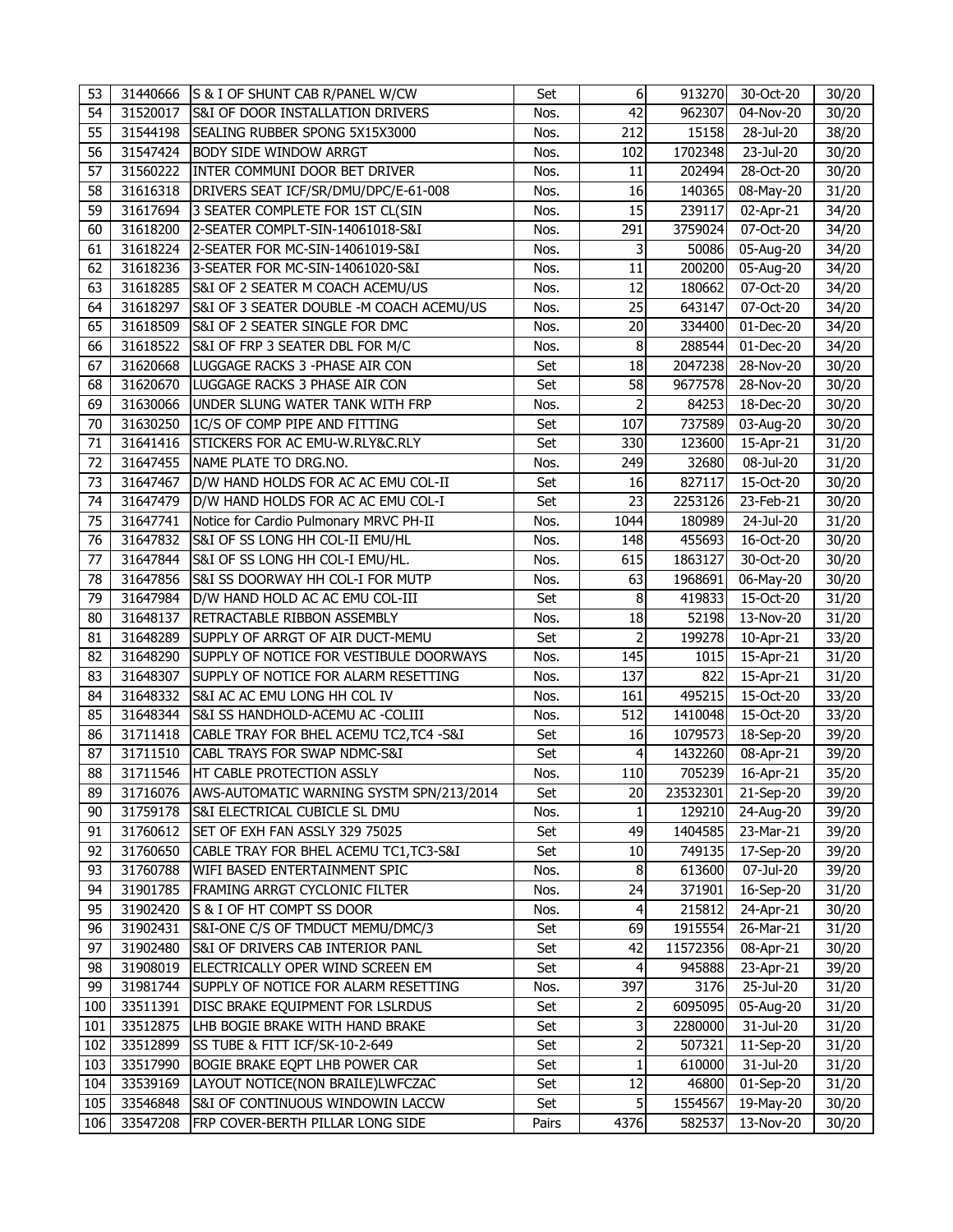| 107 | 33550300 | WATER TANK ASSLY (LH) 390 LITRES         | Nos.       | 14           |          | 349531 17-Aug-20        | 30/20 |
|-----|----------|------------------------------------------|------------|--------------|----------|-------------------------|-------|
| 108 | 33554663 | WATER TANK ASSEMBLY (RH)                 | Nos.       | 17           | 419857   | 17-Aug-20               | 30/20 |
| 109 | 33556623 | COMP PANTRY EQP RCF/SPEC/LHB-EOG         | Set        | 6            | 2018382  | 30-Jul-20               | 34/20 |
| 110 | 33556866 | SET OF HONEY COMB PARTITION FOR LWFCWAC  | Set        | 7            | 1646400  | 06-Oct-20               | 31/20 |
| 111 | 33558280 | COVERING FOR FTRIL PULL BOX              | Nos.       | 4654         | 373774   | 08-Mar-21               | 31/20 |
| 112 | 33561849 | FRP WINDOW COVER RCF DRG.LR54101         | Nos.       | 67           | 78780    | 01-Sep-20               | 30/20 |
| 113 | 33564176 | UNF SMALL FIXED WINDOW FOR LACCW COA     | Nos.       | 4            | 37143    | 01-Mar-21               | 30/20 |
| 114 | 33565788 | LAV DOOR COMPLETE RH                     | Nos.       | 35           | 474664   | $\overline{1}$ 2-Dec-20 | 30/20 |
| 115 | 33571478 | ONE C/S OF SEAT ARRGT EOG                | Set        | $\mathbf{1}$ | 955550   | 29-Aug-20               | 34/20 |
| 116 | 33571569 | ALU ANGLE MOLD L:2600MM CC43337          | Kgs.       | 2217.483     | 494281   | $22$ -Feb-21            | 30/20 |
| 117 | 33587530 | ALU EXTRN L-1850/CURTAIN-LONG            | Kgs.       | 2874.126     | 620657   | 12-Feb-21               | 30/20 |
| 118 | 33594818 | ROLLER BLIND ASSY FOR LWLRRM             | Set        | 140          | 516864   | 24-Jul-20               | 34/20 |
| 119 | 33595082 | UNF SUPPORT FOR CEILING FOR LHB COAC     | Nos.       | 13           | 1809     | 08-Apr-21               | 30/20 |
| 120 | 33596724 | MUSH ROOM HEAD FASTENING DEVICE          | Nos.       | 8980         | 452592   | 15-Apr-21               | 31/20 |
| 121 | 33600703 | SPECIAL BOLT FOR LSCN SEAT               | Nos.       | 10           | 1040     | 07-May-20               | 32/20 |
| 122 | 33609949 | FRP COVER FOR BERTH PILLAR               | Nos.       | 29455        | 2724303  | 13-Nov-20               | 30/20 |
| 123 | 33610964 | STOPPER FOR ROOF WATER TANK LHB          | Nos.       | 420          | 219078   | 21-Nov-20               | 30/20 |
| 124 | 33611555 | TUBE END REDUCER RED22/18LA3C            | Nos.       | 282          | 51460    | 19-Apr-21               | 38/20 |
| 125 | 33612791 | PIPE & SLEEVE FOR WASH BASIN             | Nos.       | 296          | 160212   | $22$ -Feb-21            | 31/20 |
| 126 | 33626340 | FRP DROP DOWN MOD TOILET/LWFCZAC         | Set        | $\mathbf{1}$ | 472220   | 17-Nov-20               | 30/20 |
| 127 | 33626832 | S & I OF BEADING WITH VHB TAPE           | <b>MTR</b> | 25308        | 2355384  | $18$ -Sep-20            | 38/20 |
| 128 | 33635330 | PANTRY EQUIPMENTS COMPOSITE EDTS139      | Set        | 35           | 8144001  | 05-Jan-21               | 34/20 |
| 129 | 33644858 | SWITCH BOARD CABINET LSLRD               | Set        | 36           | 10693843 | 14-Aug-20               | 35/20 |
| 130 | 33646090 | ARRGT. OF TABLE MOUNTING-LWFCZAC         | Set        | 33           | 476157   | $01-Sep-20$             | 31/20 |
| 131 | 33647768 | LAYOUT OF NOTICES(BRAILE)LWFCZAC         | Set        | 21           | 204152   | 01-Sep-20               | 31/20 |
| 132 | 33717357 | FLANGED END FTG ELBW NW70-LWLRRM         | Nos.       | 134          | 59886    | $\overline{2}$ 1-Sep-20 | 35/20 |
| 133 | 33719871 | CABLE DUCT U/F & PIPE MOUNTING LSLRD     | Set        | 55           | 3562969  | 07-Aug-20               | 39/20 |
| 134 | 33730052 | RUBBER PACKING FOR FIXED FAN LHB         | Nos.       | 6218         | 117923   | 20-Apr-21               | 35/20 |
| 135 | 33760421 | SWITCH PLATE ASSEMBLY FOR LWLRRMD        | Nos.       | 40           | 104959   | 21-Dec-20               | 35/20 |
| 136 | 33768948 | BRKT FOR FIXNG PANTRY LIGHT- CC          | Nos.       | 136          | 89291    | 04-Feb-21               | 31/20 |
| 137 | 33769217 | SET OF SW PLATE ASSLY LSLRD              | Set        | 26           | 98800    | 28-Jul-20               | 39/20 |
| 138 | 33982752 | C/SET OF SEALNG RUBBER-LWACCW            | Set        | 118          | 312420   | 15-Mar-21               | 38/20 |
| 139 | 36350590 | ONE C/S OF COMP PIPE L=10.5MTRS.         | Set        | 40           | 73590    | $11$ -Jan- $21$         | 31/20 |
| 140 | 36710325 | JUNCTION BOX DRG.MRB/DMC-7-1-006         | Nos.       | 454          | 472378   | 08-Apr-21               | 39/20 |
| 141 | 36726527 | <b>CRIMPING SOCKET</b>                   | Nos.       | 41           | 5115     | 25-Aug-20               | 39/20 |
| 142 | 40120302 | U CABLE 35 SQMM EBEAM / YELLOW           | <b>MTR</b> | 167          | 82432    | 22-Feb-21               | 39/20 |
| 143 | 40120399 | 120 Sq.mm Chocolate colour Electron Beam | <b>MTR</b> | 286          | 285384   | 26-Apr-21               | 39/20 |
| 144 | 40120405 | 16 SQ.MM, WHITE COLOUR, ELECTRON BEAM    | MTR        | 169          | 86869    | 22-Feb-21               | 39/20 |
| 145 | 40124125 | UNF CABLE TIE SET FROM95MM TO 105MM      | Set        | 4            | 752      | 08-Apr-21               | 39/20 |
| 146 | 42319171 | BUSH PVC ICF/SK 72230 05                 | Nos.       | 3297         | 28386    | 12-Sep-20               | 35/20 |
| 147 | 45150679 | UNF LED BASED NIGHT LIGHT W/O BERT IND L | Nos.       | 24           | 20134    | 28-Sep-20               | 35/20 |
| 148 | 45180702 | RC FAN 110V AC 450MM SWEEP, FT           | Nos.       | 884          | 2704741  | 10-Apr-21               | 35/20 |
| 149 | 45189213 | RUBBER PACKNG FR FAN ICF/SK 7-3-058/ IT1 | Nos.       | 9452         | 178900   | 08-Jan-21               | 35/20 |
| 150 | 45213010 | ONE SET OF MODULAR SWITCHES CONSISTING   | Set        | 44           | 47042    | 21-Nov-20               | 35/20 |
| 151 | 45811003 | SET OF LED INDICATOR AND TB ASSL         | Set        | 450          | 163710   | 20-Jan-21               | 35/20 |
| 152 | 62103064 | SOCKET REDUCING 1 1/2X1 GALVD            | Nos.       | 486          | 15067    | $19-$ Sep-20            | 38/20 |
| 153 | 62132933 | BACK NUT HEX 15MM G IS1239/PTII          | Nos.       | 4189         | 27731    | 08-Sep-20               | 38/20 |
| 154 | 62132957 | BACK NUT HEX. 25 MM IS.1239 P II         | Nos.       | 1256         | 18777    | 14-May-20               | 38/20 |
| 155 | 62132970 | BACK NUT HEX 40MM G IS 1239/69 P         | Nos.       | 4653         | 110686   | 14-May-20               | 38/20 |
| 156 | 62133743 | REDUCING SOCKET 1 X 3/4 M2               | Nos.       | 64           | 1920     | 09-Mar-21               | 38/20 |
| 157 | 62303119 | BLACK TUBE 25MM DIA NOMINAL BOR          | MTR        | 12           | 1740     | 17-Dec-20               | 38/20 |
| 158 | 62331346 | TUBE MS HFS 10 MM HEAVY IS 1239/         | MTR        | 442.49       | 54349    | 06-Nov-20               | 38/20 |
| 159 | 70137109 | DISC CENTRE DEPRESED 180X7X22.23         | Nos.       | 566          | 38754    | 26-Aug-20               | 38/20 |
| 160 | 72012638 | SAWCIR.18INX116X1.1/4IN                  | Nos.       | 80           | 257800   | 02-Feb-21               | 38/20 |
|     |          |                                          |            |              |          |                         |       |